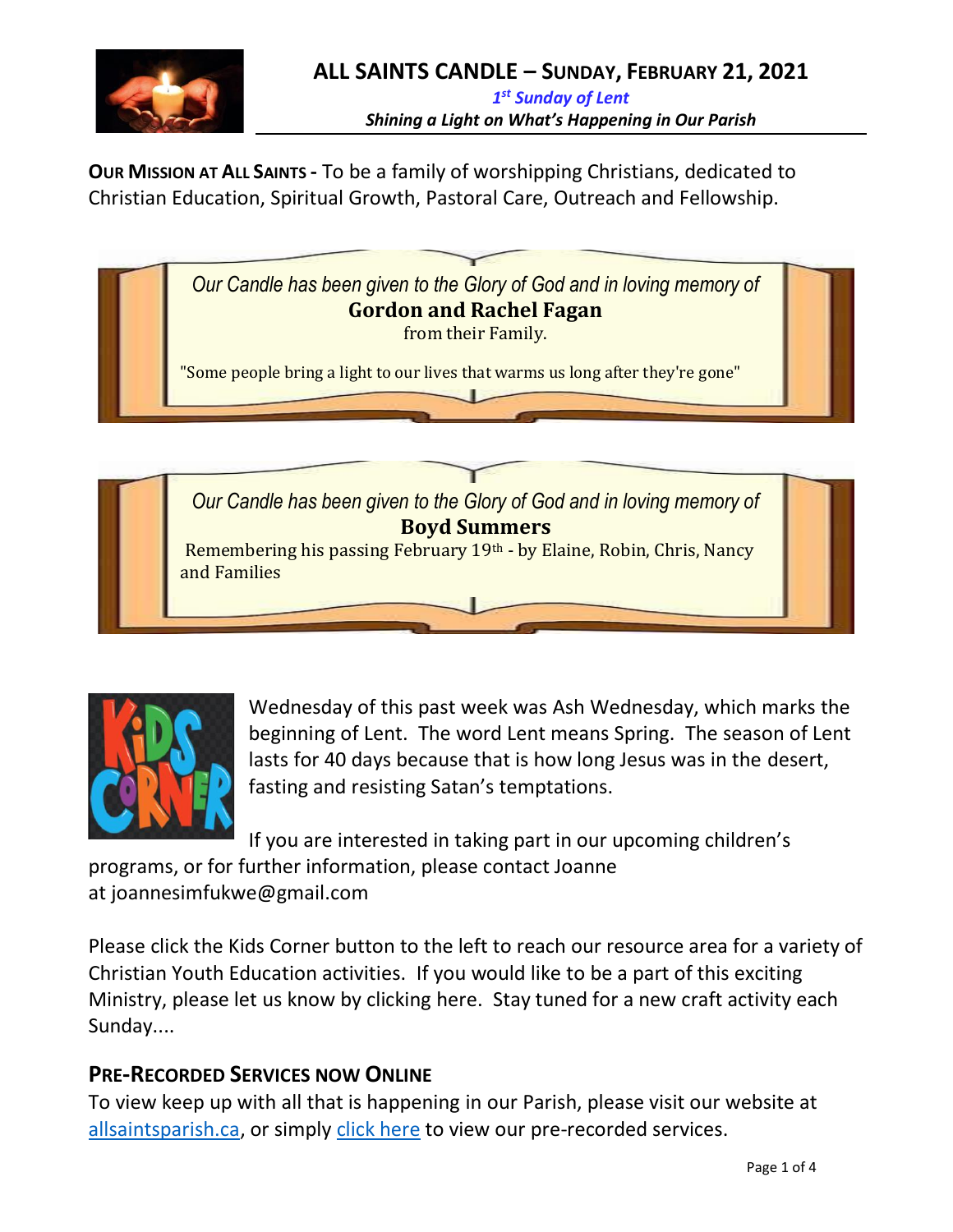## **CONGRATULATIONS TO ARCHDEACON DAVID BURROWS**



Bishop Sam has announced the appointment of Rev David Burrows as our new Territorial Archdeacon for the Archdeaconry of Avalon, effective March 01, 2021.

Archdeacon David is a former Associate Priest of All Saints CBS, and we wish him well with his enhanced responsibilities.

# **2021 CHURCH OFFERTORY ENVELOPES**

Because all Churches and buildings currently must remain closed to the general public, if you have not yet picked up your 2021 offertory envelopes, please continue using those from 2020, and simply place them in our mail dropslot, which is located at the top of the stairs, just to the left of the main entrance of our Parish Hall. If you do not have any envelopes, please simply use a plain white



envelope, and write your name and envelope number (if you know it) on the outside, and then drop it in the drop-slot.

You may also e-Transfer us your offering via your bank's Interac service simply by emailing it to [donations@allsaintsparish.ca.](mailto:donations@allsaintsparish.ca) And of course, we always encourage you to consider signing up for our eGivings program which automatically sends us your offering at whatever interval you choose and are comfortable with. Please [click here](http://allsaintsparish.ca/egiving-online-information-form) to register online, or go to our website and follow the eGiving notes. If you have [any](https://wfsites-to.websitecreatorprotool.com/870a5dd5.com/Admin/%7BSK_NODEID__22939341__SK%7D) questions, please email your Finance Team at [finance@allsaintsparish.ca,](mailto:finance@allsaintsparish.ca) or call our Office at 834-4501.

#### **DO WE HAVE YOUR EMAIL ADDRESS?**

Now, more than ever, email is becoming one of the safest and quickest ways for our Parish to keep you informed. We would love to have your email address so that we may include you in our email bulletins and information notices. Please email it to [communications@allsaintsparish.ca,](mailto:communications@allsaintsparish.ca?subject=eMail%20Address%20Update) or simply [click here](http://allsaintsparish.ca/email_updates) to complete our online registration form.

## **AGM**

Vestry has reinstated the Church Re-Opening Taskforce Team to develop a COVID safe plan to host our Annual General Meeting (AGM). If approved by Vestry, it will then be forwarded to the Diocese for their review, and hopefully their approval. We will keep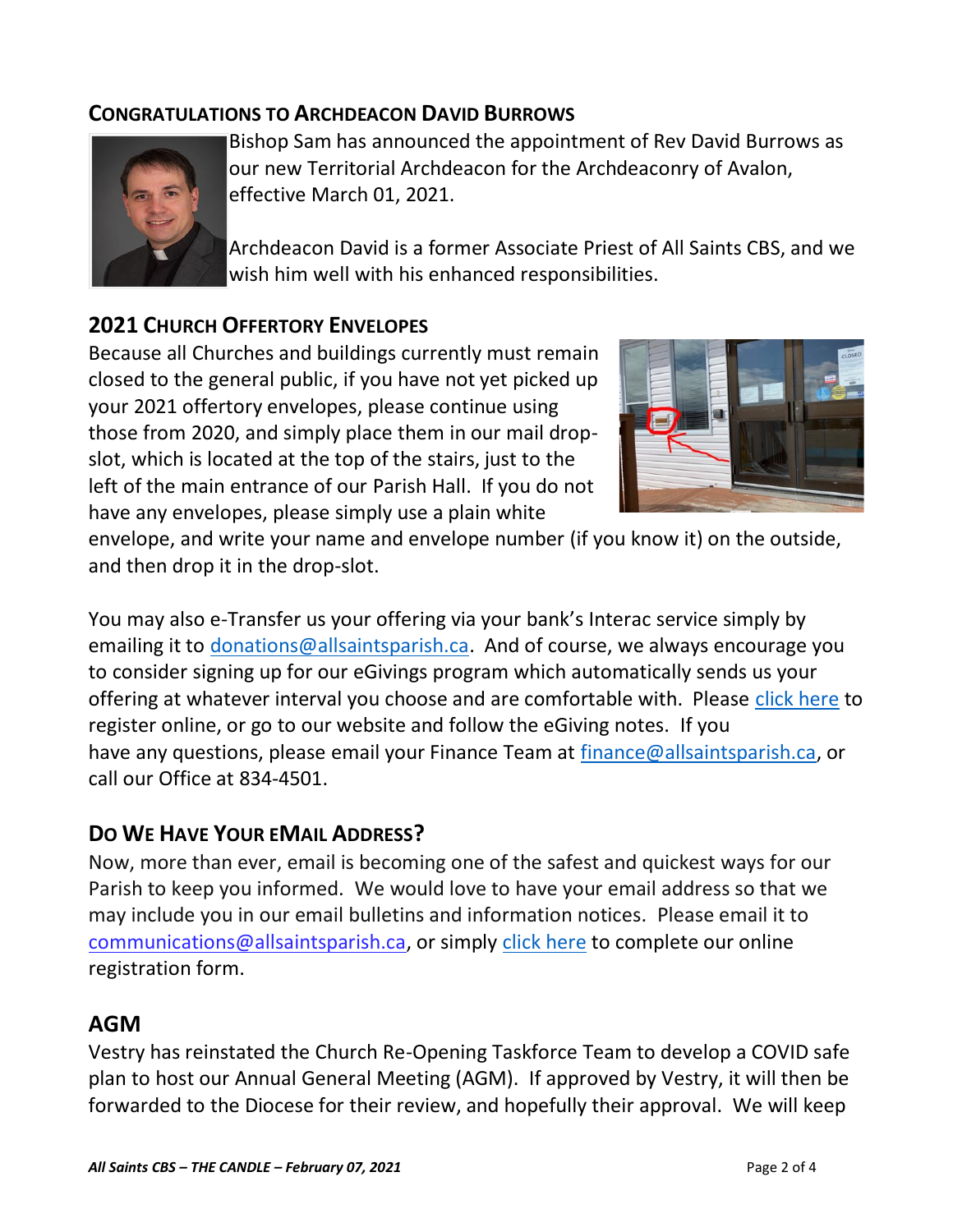you advised of any updates. This team will continue their planning utilizing virtual team meetings.

**COVID-19 UPDATE –** Due to the elevated number of COVID-19 cases in our province, all Churches and buildings within the Diocese have been closed until further notice. The following is a summary of the impacts on All Saints Parish CBS:

- All Church buildings and properties are closed and will not be accessible by the public
- Church building may be used for live streaming or recording worship services, however, it must not exceed five people, and singing is not permitted
- Burials at graveside is permitted, however, it is limited to five people, and all must be masked, and there can be no singing
- Rental of buildings limited to provincially licensed day care providers only, and masks must be worn based on Government mandates. Special exemptions may be approved by the Diocese
- Church office must remain closed except for access to perform functions essential to the continued operation of the Church
- Fundraising limited to electronic means only
- Home communion not permitted
- All in-person Church and ministry gatherings must cease, but may continue utilizing on-line facilities

We are attempting to keep our website [\(allsaintsparish.ca\)](/Users/ralphfagan/Documents/All%20Saints%20Parish/Candle/ASP%202021%20Candle/allsaintsparish.ca) current with all updates as they are published. You will find a number of key links (Diocesan, Provincial Government, and Federal Government) just below our Bulletin Board graphic of our webpage. We invite you to check back often. And please stay safe!!!!

# **SPONSORING 'THE CANDLE'**

We would like to remind Parishioners and Friends that you may sponsor our weekly bulletin, **'***THE CANDLE***'**, and have it dedicated in memory of a loved one. Your personal tribute will be prominently posted on the Bible graphic located at



the top of the front page, and your kind donation of \$25 would be greatly appreciated. Additionally, you can honor of a loved one by posting your favourite picture, along with a memorial verse, and your kind donation of \$50 for this full page tribute is greatly appreciated. A paper copy of '*THE CANDLE*' is distributed at all Sunday services, and a digital copy is permanently archived on our Parish website at [allsaintsparish.ca](http://allsaintsparish.ca/thecandle.html)